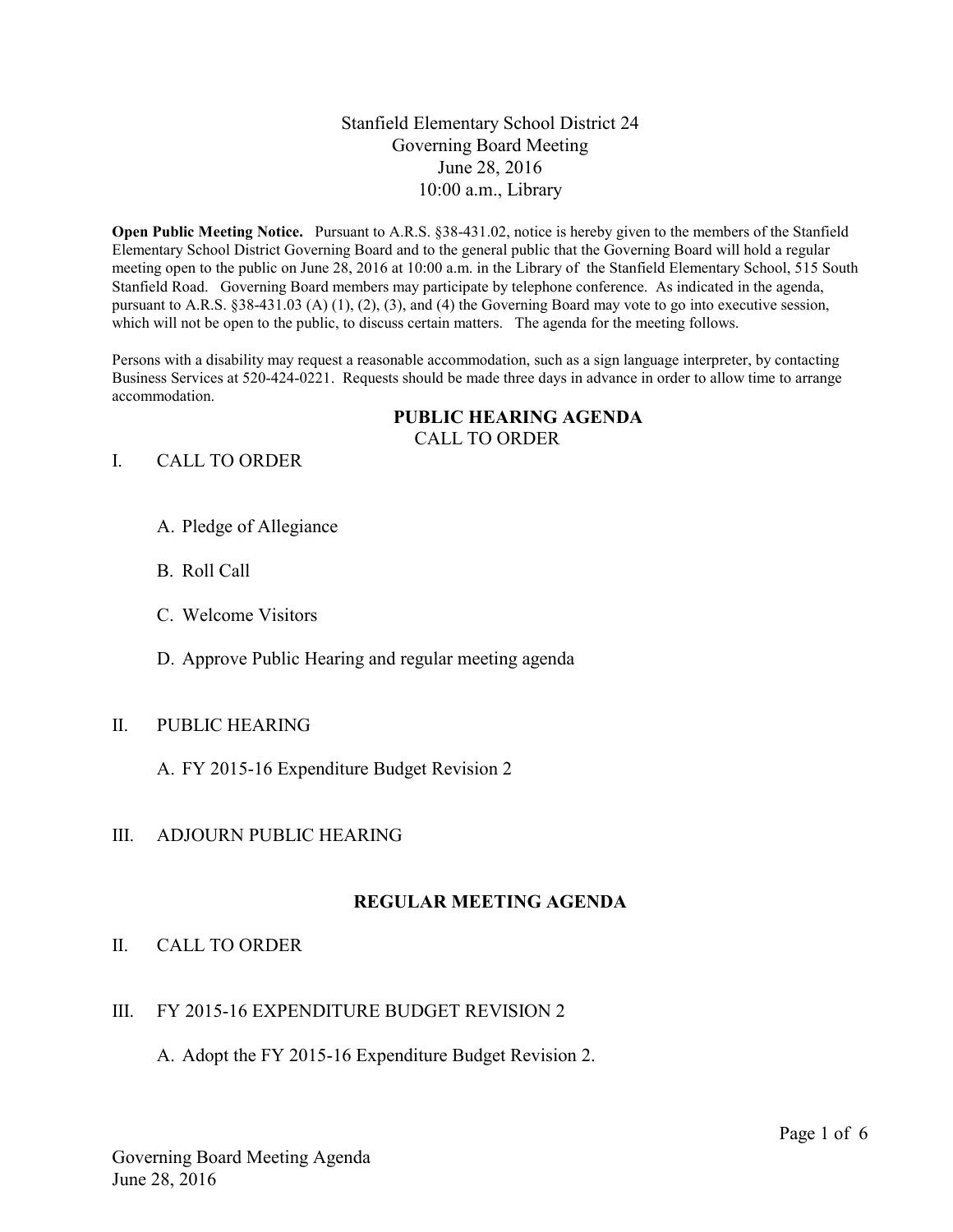B. Authorize FY 2015-16 expenditures to exceed Program, Function, and Object section budgets.

# IV. CALL TO THE PUBLIC

Guidance for Public Participation in Board Meetings is provided in Policy BEDH. The President may recognize individuals wishing to address the Board under Call to the Public or under the item on the Agenda they wish to address. Each individual will be allowed five minutes unless additional time was requested and granted in advance by the Superintendent or President. ARS 38-432.02(H) provides that Board members shall not respond to comments unless the item is on the agenda.

The Board shall not hear personal complaints against school personnel or a person connected with the district. A procedure is provided by the Board for disposition of legitimate complaints in Policies KL, KB and KLD.

### LLAMADA AL PÚBLICO

La póliza BEDH, provee una guía publica para participar en juntas de la Mesa Directiva. El presidente de la Mesa Directiva puede reconocer a los individuos que desean dirigirse a la mesa bajo llamada al público o bajo el artículo en la agenda que desean tratar. A cada individuo se le otorgaran cinco minutos de tiempo, a menos que el Presidente o Superintendente le hayan concedido tiempo adicional por adelantado. La Póliza ARS 38- 432.02 dice que ningún miembro de la mesa responderá a ningún tipo de comentarios de temas que no estén en la agenda.

La mesa no oirá quejas personales en contra de personal de la escuela o personas que tengan alguna conexión con el Distrito. Para este tipo de quejas la mesa provee otro tipo de procedimientos para la disposición de quejas legítimas las cuales se encuentran en las siguientes Pólizas KL, KB, y KLD.

### V. APPROVAL OF MINUTES

Approve the May 12, 2016 regular governing board meeting minutes

### VI. REPORTS

- A. Superintendent's Report
	- 1. GFOA Award of Excellence in Financial Reporting for FY15
	- 2. Personnel Update
	- 3. Proposition 123 follow up